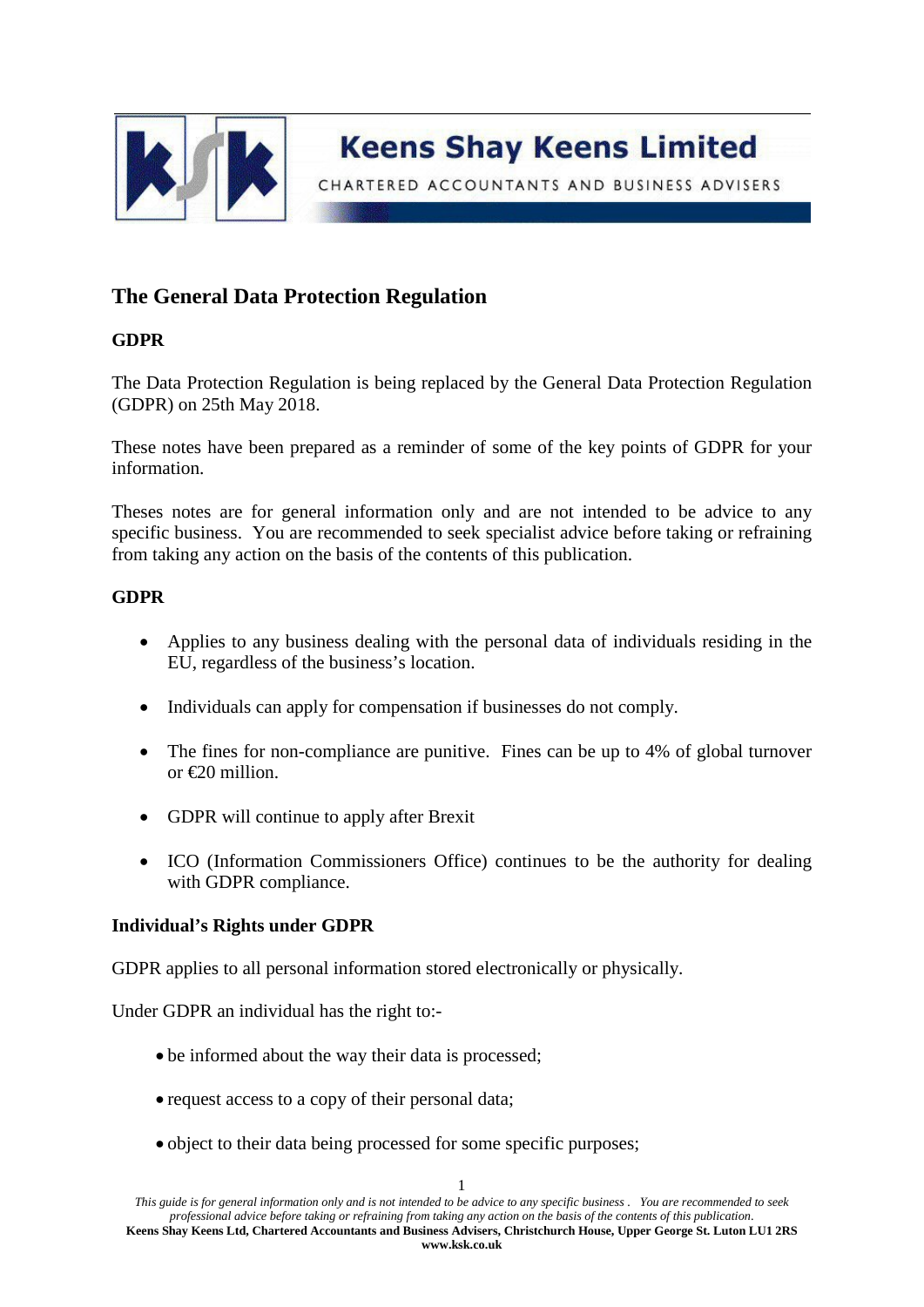- restrict a business from processing their personal data if it's inaccurate, or if the reason for processing it is contested;
- correct or erase mistakes in the personal data a business stores about them;
- make their personal data portable so that they can share the data with other data controllers;
- not to be subject to automated profiling and decision making;

If these rights are compromised an individual has the right to seek compensation.

#### **Data Controller or Data Processor**

GDPR distinguishes between two roles:

- 1. Data Controller: responsible for how and why personal data is processed.
- 2. Data Processor: acts on behalf of a Data Controller.

It is possible that some businesses will be both a data controller and a data processor of personal data.

#### **Data controller and data processor: responsibilities**

Data controller: - review points:-

- What data are you collecting? And is it relevant?
- How long do you store data?
- Data must only be stored while it is still required have clear data retention policies in place.
- Notify individuals of your policies regarding the above points.
- Check your security procedures to ensure that only authorised personnel have access to data.
- Document your GDPR policies and practices.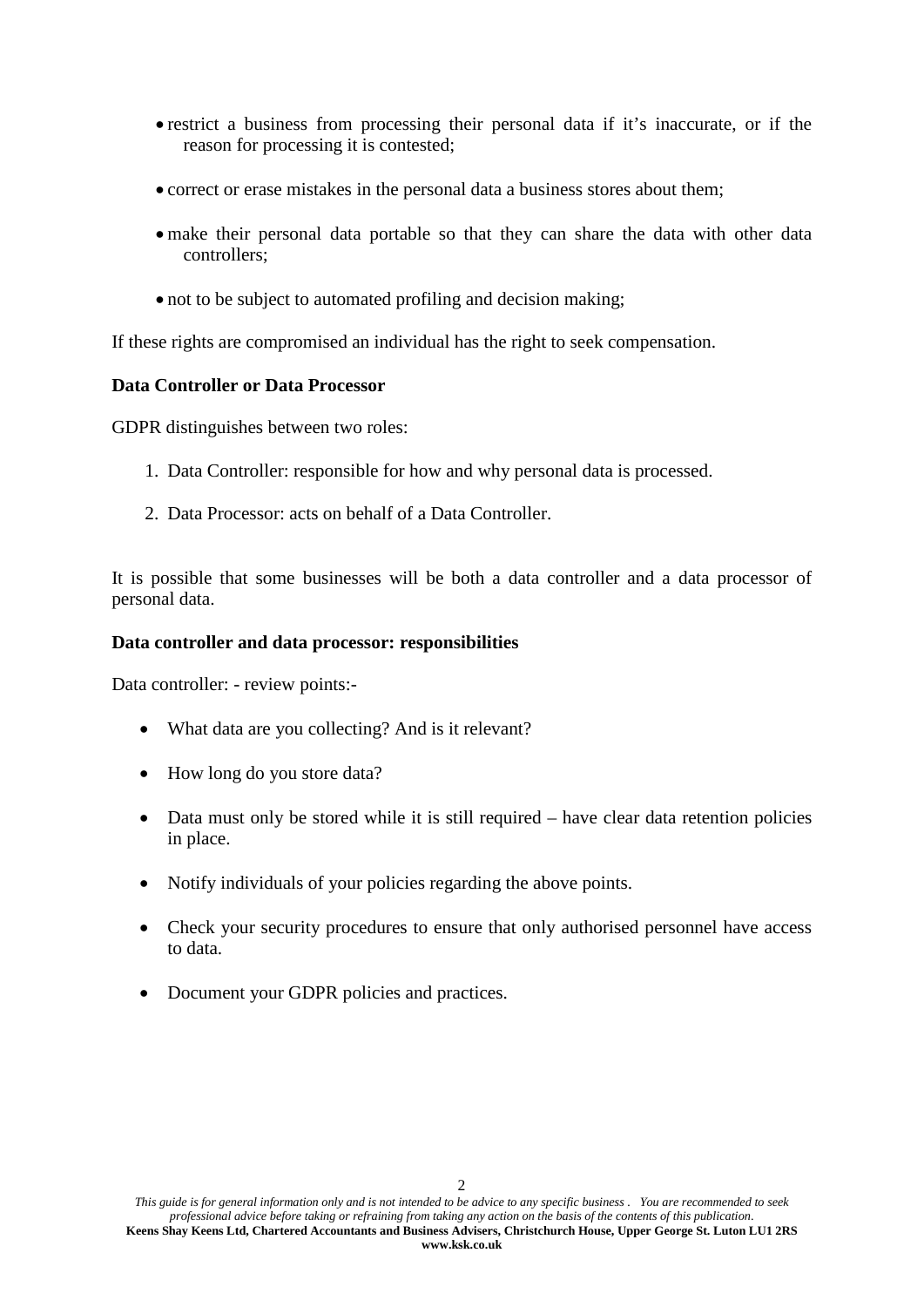Data controller: - review points:-

- Where is data stored? There are restrictions on storing and transferring data outside of the EU.
- Review your security procedures and practices. This applies to physical security and cyber security.
- Ensure that you are only using the data for the purpose that the data controller has authorised.
- Document your GDPR policies and practices.

# **Where to go for further information?**

The first point of call for reference and continuing compliance should be:

## **Information Commissioner's Office (ICO)**

<https://ico.org.uk/>

## **ICO 12 step action plan:**

#### **1. Awareness**

You should make sure that decision makers and key people in your organisation are aware that the law is changing to the GDPR. They need to appreciate the impact this is likely to have in respect of personal data.

## **2. Information you hold**

You should document what personal data you hold, where it came from and with whom you share it. You may need to organise an information audit.

## **3. Communicating privacy information**

You should review your current privacy notices and put a plan in place for making any necessary changes in time for GDPR implementation.

## **4. Individuals' rights**

You should check your procedures to ensure they cover all the rights individuals have, including how you would delete personal data or provide data electronically and in a commonly used format.